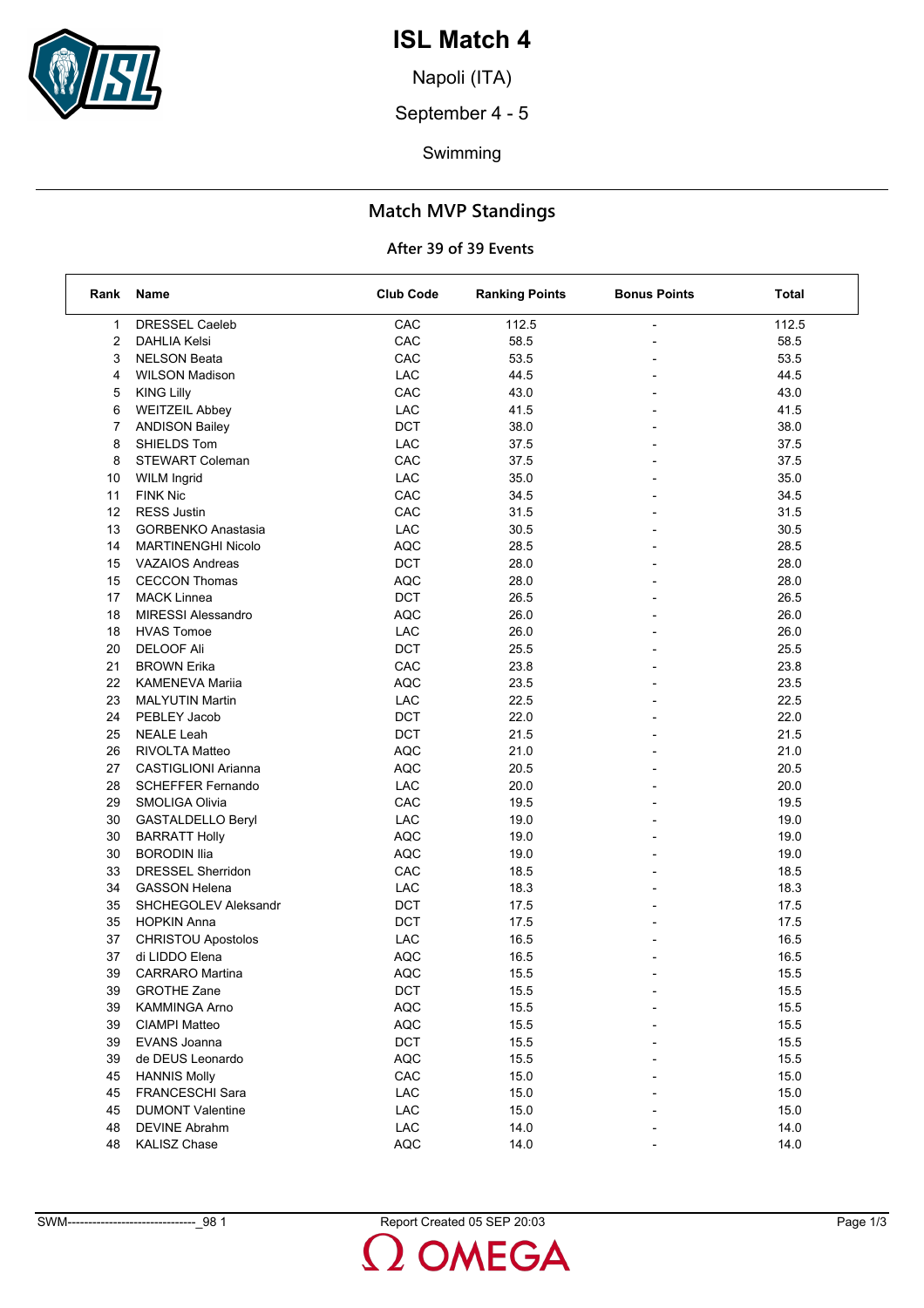

## **ISL Match 4**

Napoli (ITA)

September 4 - 5

Swimming

### **Match MVP Standings**

#### **After 39 of 39 Events**

| Rank | Name                       | <b>Club Code</b> | <b>Ranking Points</b> | <b>Bonus Points</b>      | Total   |
|------|----------------------------|------------------|-----------------------|--------------------------|---------|
| 48   | ROTHBAUER Christopher      | LAC              | 14.0                  | ÷                        | 14.0    |
| 48   | NAZIEBLO Klaudia           | DCT              | 14.0                  |                          | 14.0    |
| 52   | FRANCA SILVA Felipe        | DCT              | 13.5                  |                          | 13.5    |
| 53   | PELLEGRINI Federica        | <b>AQC</b>       | 13.0                  | $\overline{a}$           | 13.0    |
| 53   | COPE Tommy                 | <b>DCT</b>       | 13.0                  | $\overline{a}$           | 13.0    |
| 55   | di PIETRO Silvia           | <b>AQC</b>       | 12.5                  |                          | 12.5    |
| 56   | ROONEY Maxime              | LAC              | 12.0                  | $\overline{a}$           | 12.0    |
| 56   | <b>NIKOLAEV Mark</b>       | DCT              | 12.0                  |                          | 12.0    |
| 58   | <b>APPLE Zach</b>          | DCT              | 11.5                  |                          | 11.5    |
| 58   | SZABO Szebasztian          | <b>AQC</b>       | 11.5                  | $\overline{\phantom{a}}$ | 11.5    |
| 60   | <b>HARTING Zach</b>        | DCT              | 11.0                  | $\overline{a}$           | 11.0    |
| 60   | <b>CHIERIGHINI Marcelo</b> | <b>AQC</b>       | 11.0                  |                          | 11.0    |
| 60   | NTOUNTOUNAKI Anna          | LAC              | 11.0                  |                          | 11.0    |
| 63   | <b>BELONOGOFF Tatiana</b>  | DCT              | 10.5                  |                          | 10.5    |
| 64   | <b>ESCOBEDO Emily</b>      | CAC              | 10.0                  |                          | 10.0    |
| 65   | <b>CORDES Kevin</b>        | CAC              | 9.0                   | $\overline{\phantom{a}}$ | 9.0     |
| 65   | <b>KOSTIN Oleg</b>         | CAC              | 9.0                   | $\overline{a}$           | 9.0     |
| 65   | <b>BALLO Stefano</b>       | <b>AQC</b>       | 9.0                   |                          | 9.0     |
| 65   | <b>SAVARD Katerine</b>     | CAC              | 9.0                   | $\overline{\phantom{0}}$ | 9.0     |
| 69   | <b>LICON Will</b>          | LAC              | 8.5                   |                          | 8.5     |
| 70   | JAKABOS Zsuzsanna          | DCT              | 8.0                   |                          | 8.0     |
| 70   | <b>ACEVEDO Javier</b>      | LAC              | 8.0                   | ÷                        | 8.0     |
| 70   | <b>TEMNIKOVA Maria</b>     | <b>DCT</b>       | 8.0                   | $\overline{a}$           | 8.0     |
| 70   | <b>TAYLOR Laura</b>        | <b>AQC</b>       | 8.0                   |                          | 8.0     |
| 74   | <b>GRINEV Vladislav</b>    | <b>AQC</b>       | 7.5                   |                          | 7.5     |
| 74   | <b>BUKHOV Vladislav</b>    | LAC              | 7.5                   |                          | 7.5     |
| 76   | LITHERLAND Jay             | <b>DCT</b>       | 7.0                   |                          | 7.0     |
| 76   | <b>POLIERI Alessia</b>     | <b>AQC</b>       | 7.0                   | $\blacksquare$           | 7.0     |
| 76   | SOROKINA Anastasia         | CAC              | 7.0                   |                          | 7.0     |
| 79   | SCOZZOLI Fabio             | <b>AQC</b>       | 6.0                   |                          | 6.0     |
| 79   | <b>OMOTO Rika</b>          | <b>AQC</b>       | 6.0                   |                          | 6.0     |
| 79   | <b>MARTINEZ Jose Angel</b> | CAC              | 6.0                   | $\overline{\phantom{0}}$ | 6.0     |
| 82   | <b>SZARANEK Mark</b>       | CAC              | 5.5                   | $\overline{a}$           | 5.5     |
| 82   | PINFOLD Brett              | LAC              | 5.5                   | $\overline{\phantom{a}}$ | 5.5     |
| 84   | CLARK Imogen               | LAC              | 5.0                   | $\overline{\phantom{0}}$ | 5.0     |
| 84   | <b>KULLMAN Leonie</b>      | CAC              | 5.0                   |                          | 5.0     |
| 84   | PIETRUSCHKA Marie          | CAC              | 5.0                   |                          | $5.0\,$ |
| 87   | <b>HELD Ryan</b>           | LAC              | 4.5                   |                          | 4.5     |
| 88   | MUNOZ del CAMPO Lidon      | <b>AQC</b>       | $4.0\,$               |                          | $4.0$   |
| 88   | PERIBONIO Tomas            | CAC              | 4.0                   |                          | 4.0     |
| 88   | <b>CARAMIGNOLI Martina</b> | <b>AQC</b>       | 4.0                   |                          | 4.0     |
| 88   | <b>BAQLAH Khader</b>       | CAC              | 4.0                   |                          | 4.0     |
| 92   | <b>MAJCHRZAK Kacper</b>    | CAC              | 3.5                   |                          | 3.5     |
| 92   | <b>PUTS Jesse</b>          | CAC              | 3.5                   |                          | $3.5\,$ |
| 92   | <b>HOFFER Ryan</b>         | DCT              | 3.5                   |                          | 3.5     |
| 95   | STJEPANOVIC Velimir        | DCT              | 3.0                   |                          | $3.0\,$ |
| 95   | <b>BRUHN Annika</b>        | DCT              | $3.0\,$               |                          | 3.0     |
| 95   | QUAH Ting Wen              | DCT              | 3.0                   |                          | 3.0     |
| 95   | <b>WILLIAMS Brodie</b>     | CAC              | $3.0\,$               |                          | 3.0     |